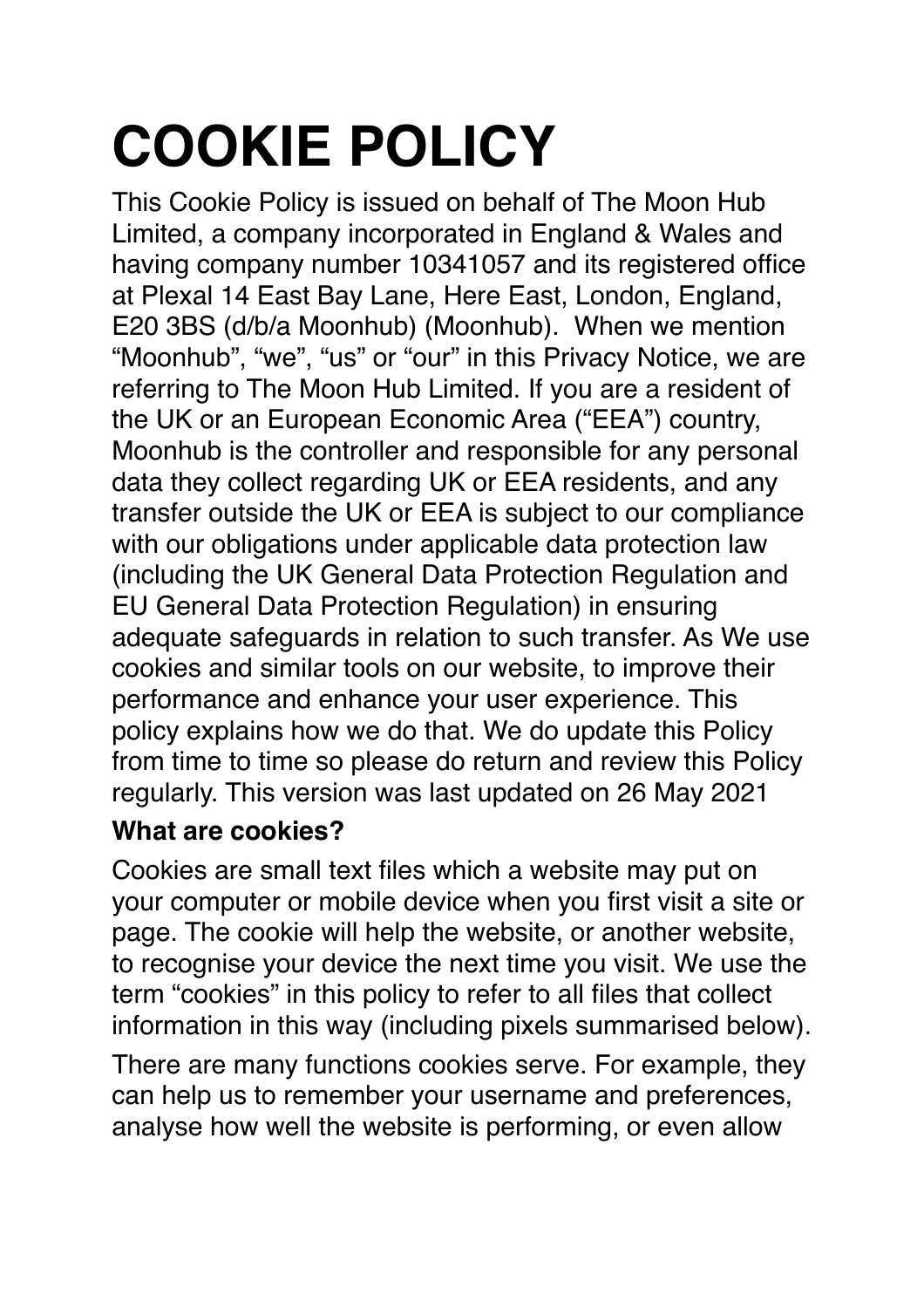us to recommend content we believe will be most relevant to you.

Certain cookies contain personal information – for example, if you click to "remember me" when logging in, a cookie will store your user identifier. Most cookies will not collect information that identifies you, but will instead collect more general information such as how users arrive at and use the website.

## **What is a pixel?**

Tracking pixels are transparent graphic images (sometimes called web beacons or tracking beacons) that are placed on certain pages of our website. A tracking pixel collects certain electronic information from your webpage's header, such as your IP address or browser and your location, which may be forwarded to an advertising platform for the purpose of providing advertising to you that is based on your personal interests. We also use tracking pixels provided by certain tools to allow us to see how you interact with our email marketing or website e.g. to determine whether a recipient opened the email or accessed a certain link.

More information about pixels/web beacons is available at [http://www.webopedia.com/TERM/W/Web\\_beacon.html](http://www.webopedia.com/TERM/W/Web_beacon.html)

#### **The Cookies we use**

At the date of the last update of this Cookie Policy, the list below represents a comprehensive list of all cookies set on the website, but please note that the cookies we use are subject to fairly frequent change. The purposes of the cookies in use, as described below will not change without this policy being updated. However we may not update this policy every time the identity of a particular cookie or the party setting the cookie changes.

Moonhub may use the following categories of cookies: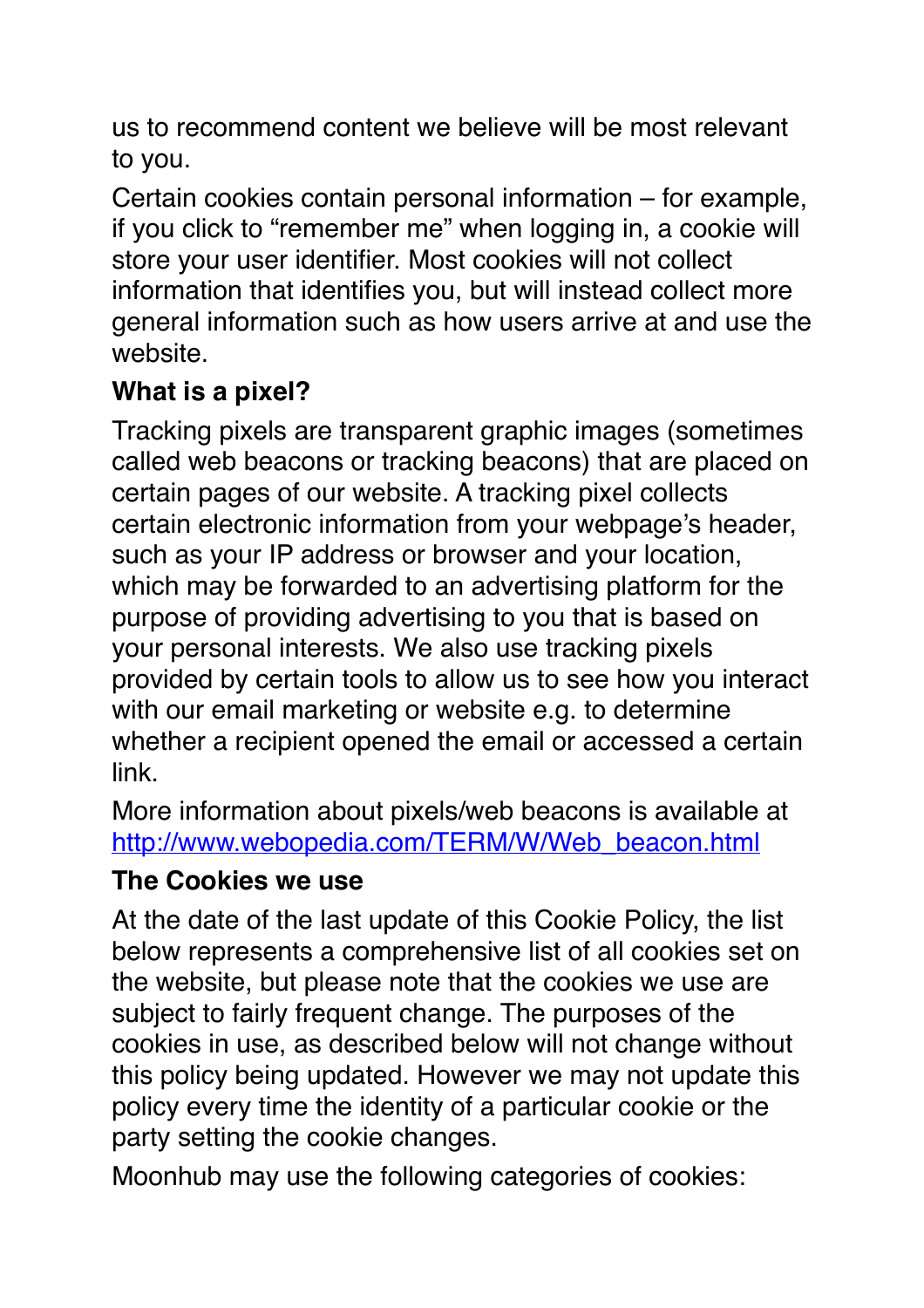## **Strictly necessary**

These are cookies that are required for the operation of our websites or provide services explicitly requested by you. They include, for example, cookies that enable you to log into secure areas of our websites or apps.

## **Analytical / Performance**

They allow us to recognise and count the number of visitors and to see how visitors move around our websites when they are using it. This can help us improve the service or create and analyse content tests to allow us to optimise the experience for future users.

## **Functionality**

These are used to recognise you when you return to our website. This enables us to personalise our content for you and remember your preferences (for example, your choice of language or region).

#### **Targeting cookies/tracking pixels**

These record your visit to our website, the pages you have visited and the links you have followed. We will use this information to make our website and the advertising displayed to you more relevant to your interests. We may also share this information with third parties for this purpose.

We may combine the information we collect through cookies and pixel tags with other information we have collected from you, based on our legitimate interest, as this information may be used to improve our website, personalize your online experience, tailor our communications with you, determine the effectiveness of our advertising, and for other internal business purposes.

Please note that third parties (including, for example, advertising networks and providers of external services like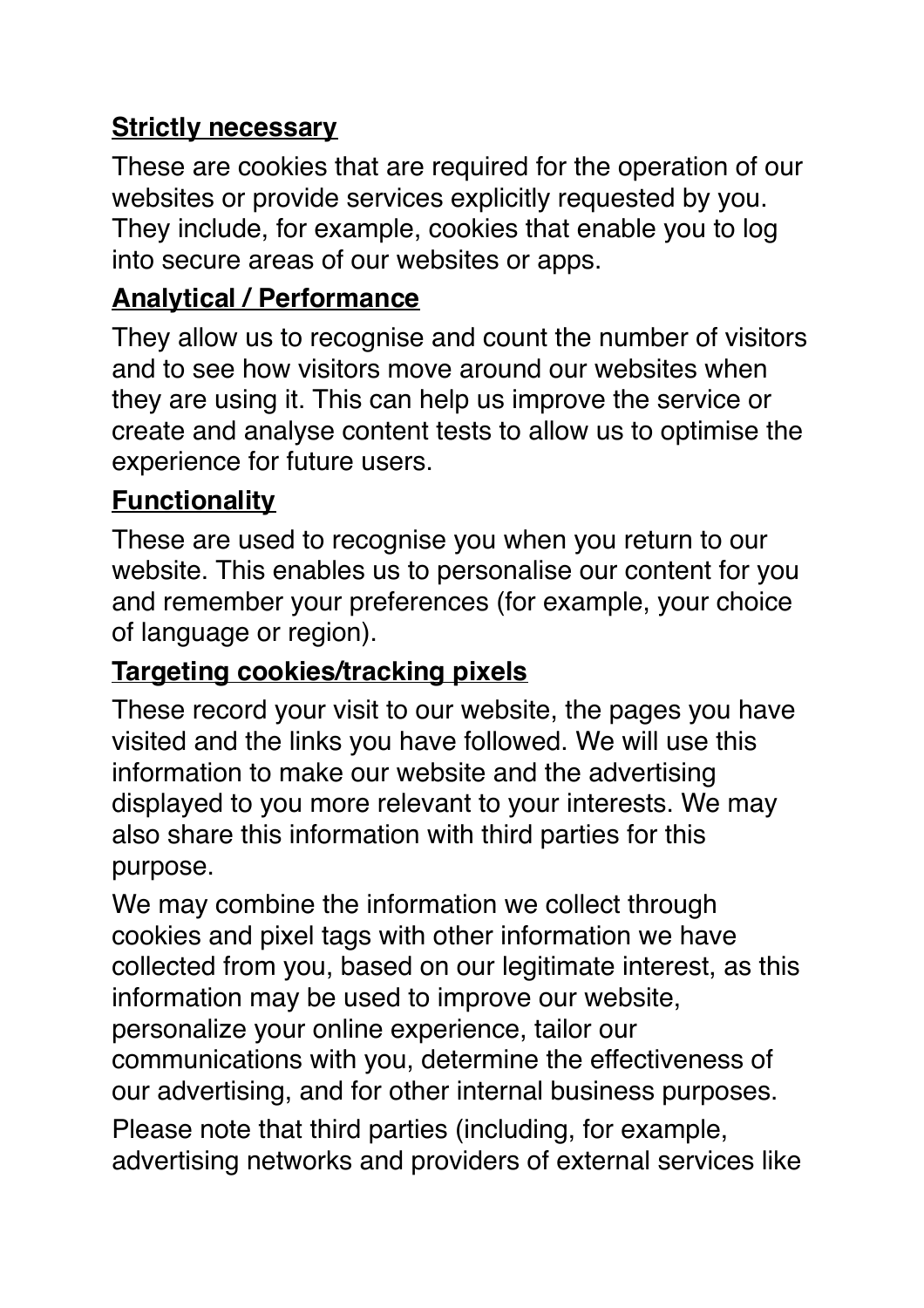web traffic analysis services) may also use cookies, over which we have no control. These cookies are likely to be analytical/performance cookies or targeting cookies.

## **Consent to our use of Cookies**

The law allows us to store cookies on your computer if they are essential to the operation of our website. We need your consent to set non-essential cookies on your computer.

When you use our website for the first time we give you the opportunity to accept or decline cookies.

If you wish to withdraw consent for any reason, please contact us.

## **Declining Cookies**

Some of the cookies we use are essential if the website is to operate properly. If you decline them, some of the features of the website may not work as well as we intend and you may not be to access or use some features.

Unless you have set your browser so that it will decline cookies, our system will set some cookies as soon you use the website.

You block cookies by activating the setting on your browser that allows you to refuse the setting of all or some cookies. For information about this you should look in your browser's 'help' facility. However, if you use your browser settings to block all cookies (including essential cookies) you may not be able to access all or parts of our website.

The links below show you how to disable cookies in some common browsers:

- [Google Chrome](https://support.google.com/chrome/bin/answer.py?hl=en&answer=95647)
- [Mozilla Firefox](https://support.mozilla.org/en-US/kb/cookies-information-websites-store-on-your-computer)
- [Internet Explorer](http://windows.microsoft.com/en-US/windows7/Block-enable-or-allow-cookies)
- [Safari browser](https://support.apple.com/en-gb/HT201265)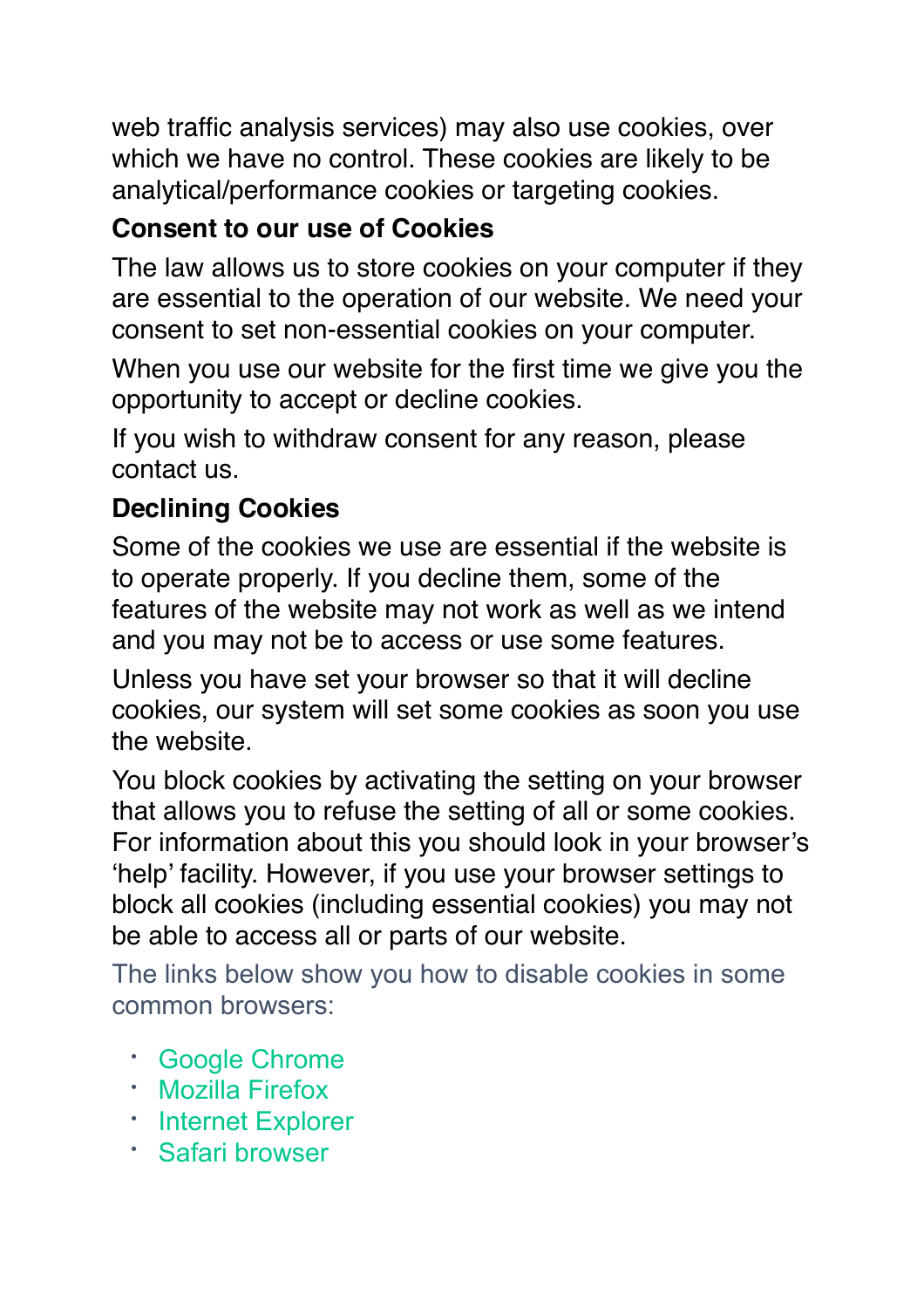#### • [Opera](http://www.opera.com/help/tutorials/security/privacy/)

If you have previously used the website and no longer wish to accept cookies, you should be aware that some cookies will have been set. You may delete these cookies at any time by following the instructions at: [https://](https://www.aboutcookies.org/how-to-delete-cookies/) [www.aboutcookies.org/how-to-delete-cookies/](https://www.aboutcookies.org/how-to-delete-cookies/)

More information on cookies can be found on [allaboutcookies.org](https://www.allaboutcookies.org/). In addition, the Digital Advertising Alliance (DAA) also provides a website that allows you to opt-out of cookies (and/or pixels) for various participating companies at www.optout.aboutads.info. The Network Advertising Initiative also provides an opt-out page at http:// optout.networkadvertising.org/?c=1.

The following are some third-party partners currently being used on our website and services. For our third-party partners, if you'd like to better understand their policies and how to manage their cookies directly you can access the provided link next to each partner.

- Facebook user data policy: https:// www.facebook.com/about/privacy/your-info-on-other
- Google AdSense advertising solution for display ads: https://www.google.com/intl/en\_us/policies/privacy/ and you can opt-out at https://adssettings.google.com/ authenticated?hl=en
- Google Affiliate Partners advertising solution for search based ads: https://www.google.com/intl/en\_us/ policies/privacy/ and you can opt-out at https:// adssettings.google.com/authenticated?hl=en
- Google Analytics analytics tool used to measure site traffic and other site performance metrics: https:// tools.google.com/dlpage/gaoptout

## **Duration of Cookies**